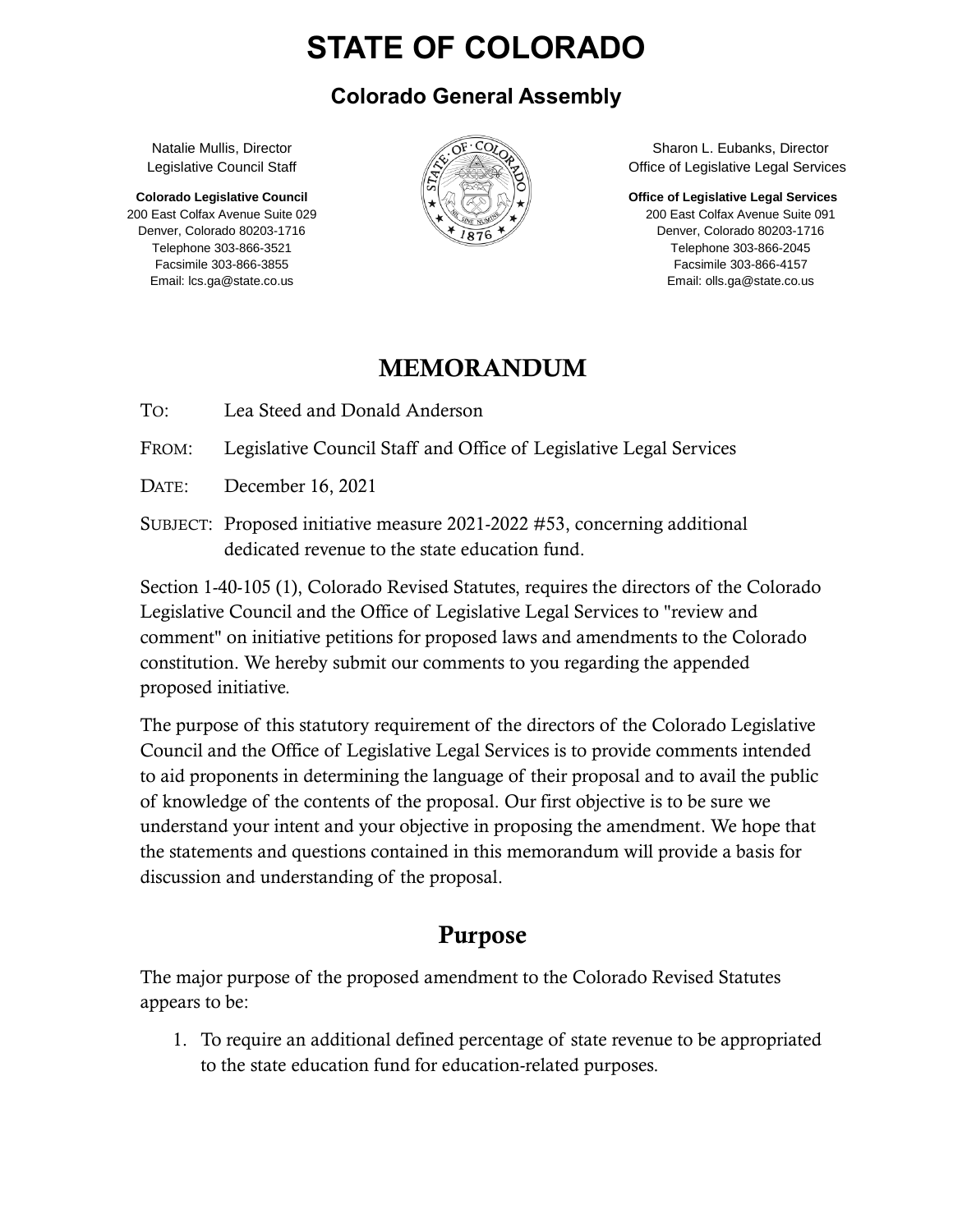## Substantive Comments and Questions

The substance of the proposed initiative raises the following comments and questions:

- 1. Article V, section 1 (5.5) of the Colorado constitution requires all proposed initiatives to have a single subject. What is the single subject of the proposed initiative?
- 2. Subsection (3) of Section 1 of the proposed initiative states in part "Colorado has not been able to provide those resources, having fallen behind inflation and enrollment growth since 2009 by \$571 million in the 2021-22 school year alone." Will you clarify what this means? Would you consider revising this for clarity?
- 3. Section 22-55-102.3 (1) of the proposed initiative requires a deposit to commence on January 1, 2023.
	- a. Is your intent for this to be a one-time transfer? Alternatively, if the intent is for this to be a recurring transfer, how frequently and when are subsequent transfers to occur?
	- b. The state fiscal year is from July 1 through June 30. If the voters approve this measure on the ballot at the November 2022 election, and it takes effect on January 1, 2023, how does this affect the state budget for the 2022-23 fiscal year?
- 4. Section 22-55-102.3 (1) of the proposed initiative requires in part "…an additional amount of state revenue equal to one-third of one percent on all federal taxable income, as modified by law, of every individual, estate, trust, and corporation, as defined by law, shall be deposited in the state education fund."
	- a. Is your intent to create a new tax? If your intent is to create a new tax, when is the tax applicable and would you consider revising to clarify when the tax is applicable?
	- b. From where or what fund is this money sourced?
- 5. Section 22-55-102.3 (2) of the proposed initiative states "[t]he revenue deposited in the state education fund pursuant to subsection (1) of this section, to the extent not otherwise subject to the exemptions specified in section 22-55-103 (5), C.R.S., may be collected, retained, deposited in the state education fund, and appropriated and spent by the state government and local school districts

s:\public\ballot\2021-2022cycle\review and comment memos\2021-2022 #53.docx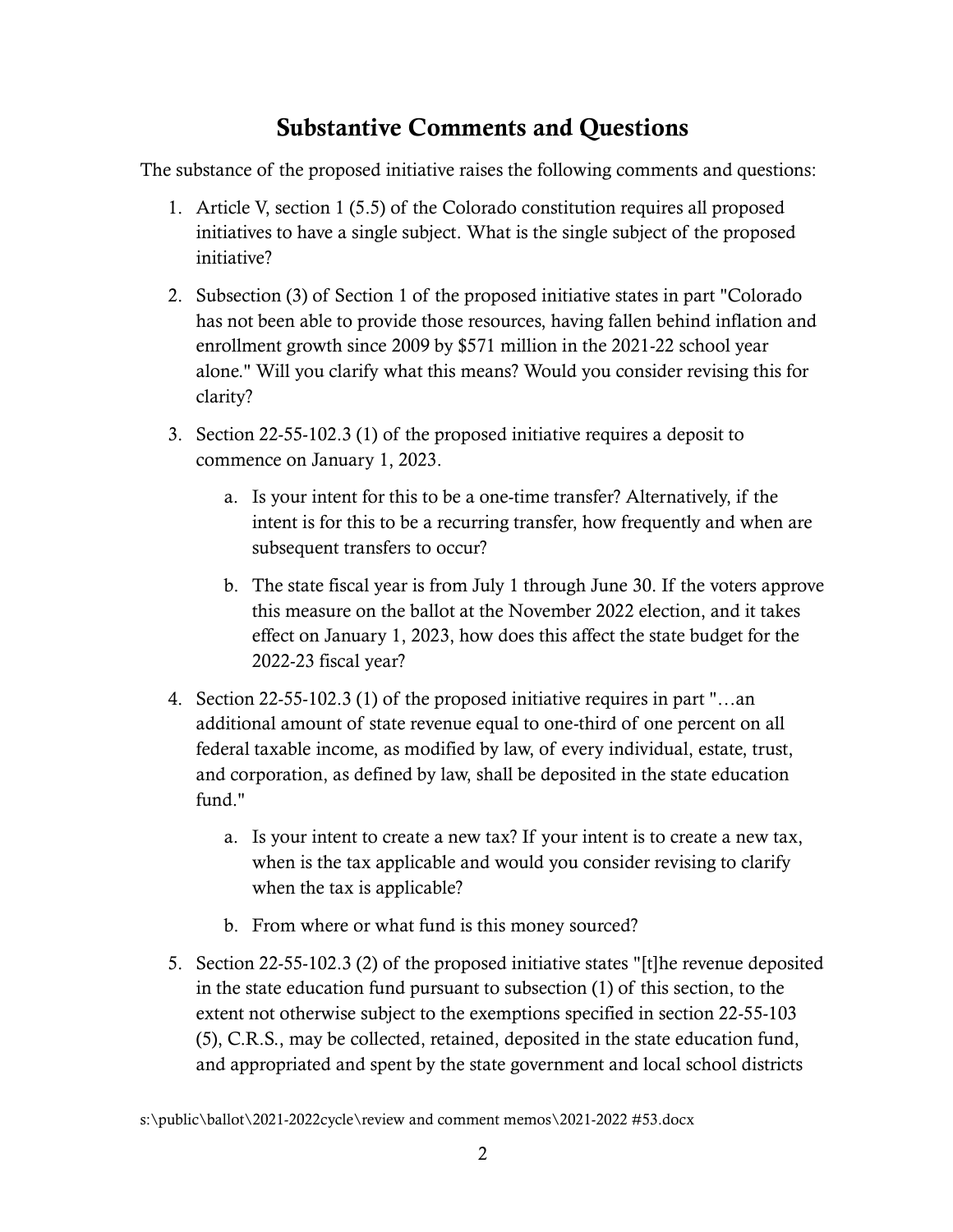for the purposes specified in section 17(4)(b) of article IX of the state constitution as a voter-approved revenue change under section 20(7)(d) of article X of the state constitution."

- a. What is your intent concerning whether the revenue deposited into the state education fund pursuant to the proposed initiative is or is not subject to the exemptions in section 22-55-103 (5), C.R.S.?
- b. What is your intent by stating the revenue is a "voter-approved revenue change under section 20(7)(d) of article X of the state constitution"?
- 6. Section 22-55-102.3 (4) of the proposed initiative requires the Department of Education to make an annual report to the public with information relevant to this section. How should the report be completed and how should the department make the report public?

#### Technical Comments

The following comments address technical issues raised by the form of the proposed initiative. These comments will be read aloud at the public meeting only if the proponents so request. The proponents will have the opportunity to ask questions about these comments at the review and comment meeting. Please consider revising the proposed initiative as suggested below.

- 1. Section 1 of the proposed initiative creates a legislative declaration. However, if this is approved by the voters, it would be pursuant to an initiative as opposed to legislation. Would you consider changing "legislative declaration"?
- 2. Have you considered potential conforming amendments that may be needed within your initiative?
- 3. Section 22-55-102 of the proposed initiative states, "'State education fund revenues' shall also include revenues collected and required to be deposited in the state education fund pursuant to section 22-55-102.3, C.R.S." It is standard drafting practice to state a term "means" rather than "shall also include."
- 4. It is standard drafting practice to use SMALL CAPITAL LETTERS [rather than ALL CAPS] to show the language added to the Colorado Revised Statutes. Furthermore, it is standard drafting practice not to apply small capital numbers to numbers in a statutory section. For example, "…SPECIFIED IN SECTION 17  $(4)(b)$  OF ARTICLE IX ...."